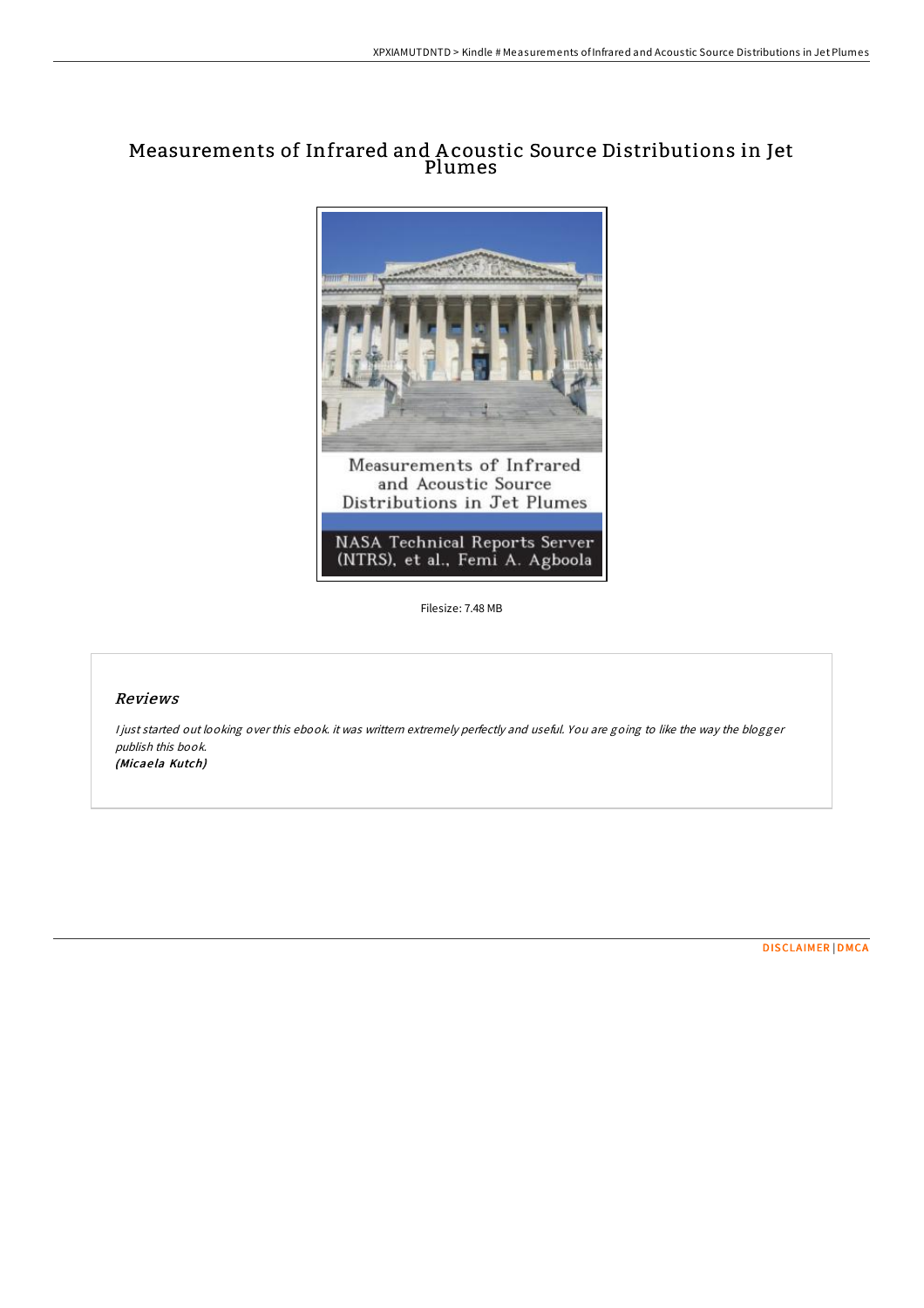## MEASUREMENTS OF INFRARED AND ACOUSTIC SOURCE DISTRIBUTIONS IN JET PLUMES



To get Measurements of Infrared and Acoustic Source Distributions in Jet Plumes PDF, make sure you refer to the hyperlink listed below and save the ebook or get access to additional information which might be in conjuction with MEASUREMENTS OF INFRARED AND ACOUSTIC SOURCE DISTRIBUTIONS IN JET PLUMES book.

BiblioGov. Paperback. Book Condition: New. This item is printed on demand. Paperback. 24 pages. Dimensions: 9.7in. x 7.4in. x 0.1in.The aim of this investigation was to use the linear phased array (LPA) microphones and infrared (IR) imaging to study the effects of advanced nozzlemixing techniques on jet noise reduction. Several full-scale engine nozzles were tested at varying power cycles with the linear phased array setup parallel to the jet axis. The array consisted of 16 sparsely distributed microphones. The phased array microphone measurements were taken at a distance of 51. 0 ft (15. 5 m) from the jet axis, and the results were used to obtain relative overall sound pressure levels from one nozzle design to the other. The IR imaging system was used to acquire real-time dynamic thermal patterns of the exhaust jet from the nozzles tested. The IR camera measured the IR radiation from the nozzle exit to a distance of six fan diameters (XD(sub FAN) 6), along the jet plume axis. The images confirmed the expected jet plume mixing intensity, and the phased array results showed the differences in sound pressure level with respect to nozzle configurations. The results show the effects of changes in configurations to the exit nozzles on both the flows mixing patterns and radiant energy dissipation patterns. By comparing the results from these two measurements, a relationship between noise reduction and corebypass flow mixing is demonstrated. This item ships from La Vergne,TN. Paperback.

 $\mathbb{R}$ Read [Measurements](http://almighty24.tech/measurements-of-infrared-and-acoustic-source-dis.html) of Infrared and Acoustic Source Distributions in Jet Plumes Online € Do wnload PDF [Measurements](http://almighty24.tech/measurements-of-infrared-and-acoustic-source-dis.html) of Infrared and Acoustic Source Distributions in Jet Plumes